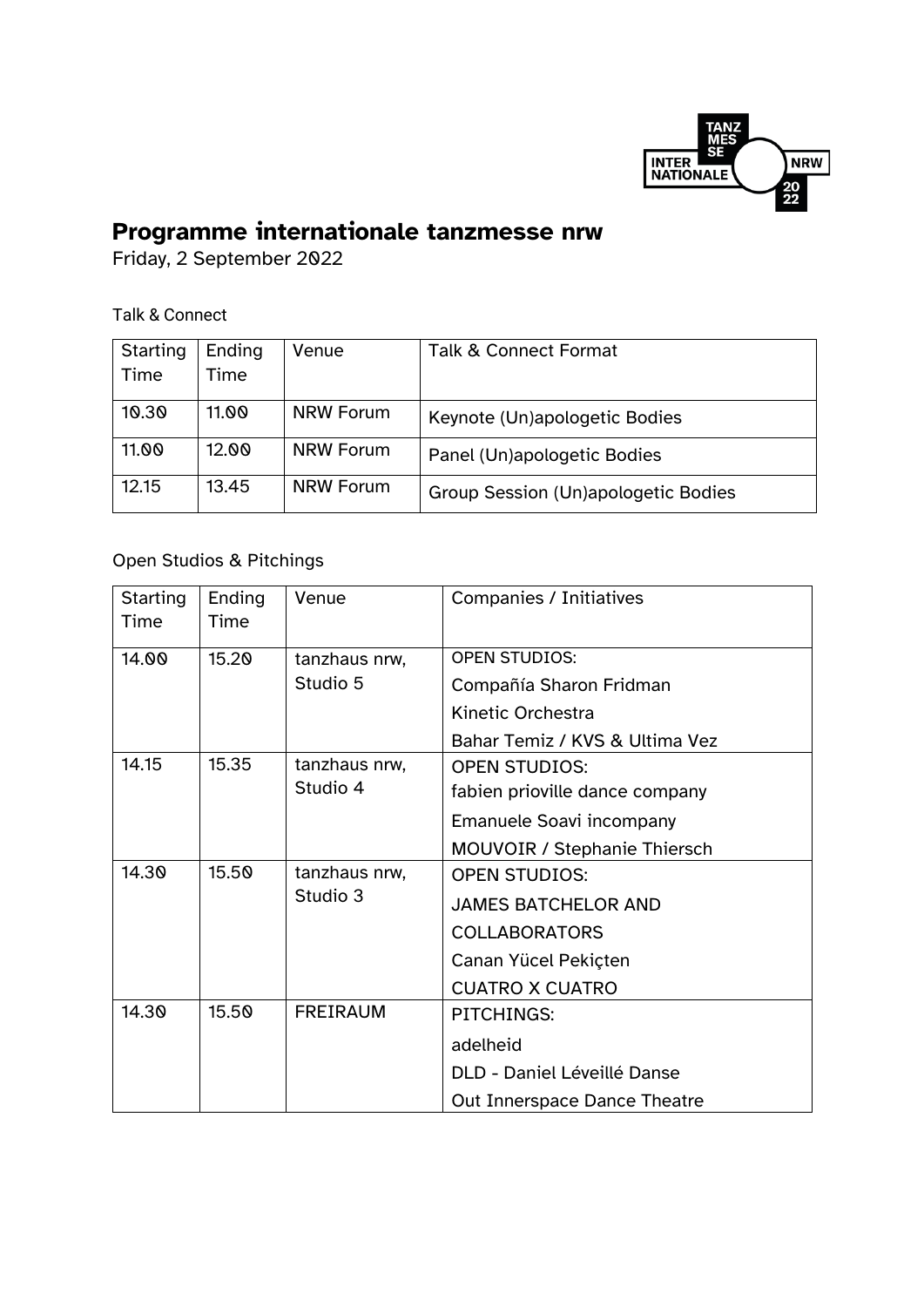| 14.30<br>15.50 |       | Zentralbibliothek | PITCHINGS:                          |  |
|----------------|-------|-------------------|-------------------------------------|--|
|                |       | (KAP 1)           | <b>Big Pulse Dance Alliance</b>     |  |
|                |       |                   | Plastforma                          |  |
|                |       |                   | TACTO, Dance co-production platform |  |
| 16.00          | 17.20 | tanzhaus nrw,     | <b>OPEN STUDIOS:</b>                |  |
|                |       | Studio 5          | Compañía Sharon Fridman             |  |
|                |       |                   | <b>Kinetic Orchestra</b>            |  |
|                |       |                   | Bahar Temiz / KVS & Ultima Vez      |  |
| 16.15          | 17.35 | tanzhaus nrw,     | <b>OPEN STUDIOS:</b>                |  |
|                |       | Studio 4          | fabien prioville dance company      |  |
|                |       |                   | Emanuele Soavi incompany            |  |
|                |       |                   | <b>MOUVOIR / Stephanie Thiersch</b> |  |
| 16.30          | 17.50 | tanzhaus nrw,     | <b>OPEN STUDIOS:</b>                |  |
|                |       | Studio 3          | <b>JAMES BATCHELOR AND</b>          |  |
|                |       |                   | <b>COLLABORATORS</b>                |  |
|                |       |                   | Canan Yücel Pekiçten                |  |
|                |       |                   | <b>CUATRO X CUATRO</b>              |  |
| 16.30          | 17.50 | <b>FREIRAUM</b>   | PITCHINGS:                          |  |
|                |       |                   | adelheid                            |  |
|                |       |                   | DLD - Daniel Léveillé Danse         |  |
|                |       |                   | Out Innerspace Dance Theatre        |  |

## Performances

| Starting<br>Time | Ending<br>Time | City              | Venue                               | Company                         | Performance<br>Title         |
|------------------|----------------|-------------------|-------------------------------------|---------------------------------|------------------------------|
| 9.00             | 21.00          | <b>Düsseldorf</b> | Zentral-<br>bibliothek,<br>Lesesaal | Peggy Baker                     | her body as<br>words         |
| 14.30            | 15.00          | <b>Düsseldorf</b> | tanzhaus<br>nrw/Digital<br>Space    | Robin Jonsson                   | Alone<br>Together            |
| 15.00            | 16.30          | <b>Düsseldorf</b> | Public<br>Space                     | Company 605                     | Looping                      |
| 15.00            | 15.30          | <b>Düsseldorf</b> | tanzhaus<br>nrw/Digital<br>Space    | Joana Chicau &<br>Jonathan Reus | Anatomies of<br>Intelligence |